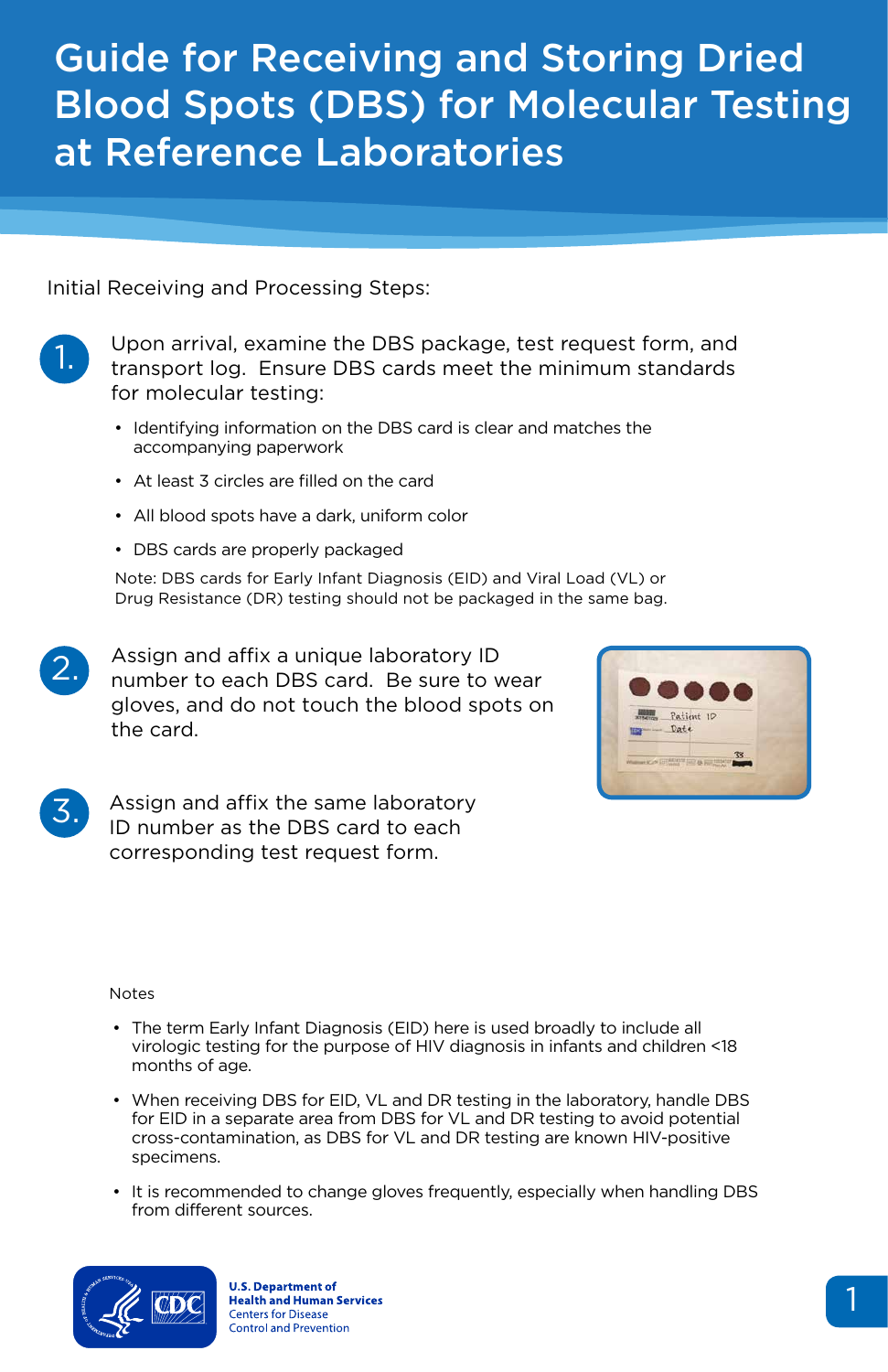2



2.

## Guide for Receiving and Storing Dried Blood Spots (DBS) for Molecular Testing at Reference Laboratories

# Storage Steps:

These procedures may be used for:

- Storage of the remaining DBS after testing and documentation have been completed
- Storage of DBS which may not be tested within 2 weeks of specimen collection

#### Notes

- DBS should be stored separately according to the type of testing to be performed: diagnostic (EID) or monitoring (VL or DR).
- Maintain EID DBS and VL/DR DBS in separate bags and separate freezer boxes; when possible, also use separate locations within the freezer(s).



Wrap each DBS card in glassine paper or insert into a glassine envelope.

Package the DBS cards in zip closure plastic bags.

- Separate the wrapped EID, VL and DR DBS cards and place up to 10 individually wrapped EID, VL, or DR cards in a low gas-permeable, zip closure plastic bag.
- Insert 10 small desiccant packs and a humidity indicator card in each plastic bag.
- Expel any air within the bag and seal tightly. Double check that the closure is secure.







Clearly label the outside of each bag with the date, range of specimen numbers, and type of test (EID, VL, or DR). If EID specimens have already been tested, note whether they are HIVpositive or negative samples.



**U.S. Department of Health and Human Services Centers for Disease Control and Prevention** 

CS280275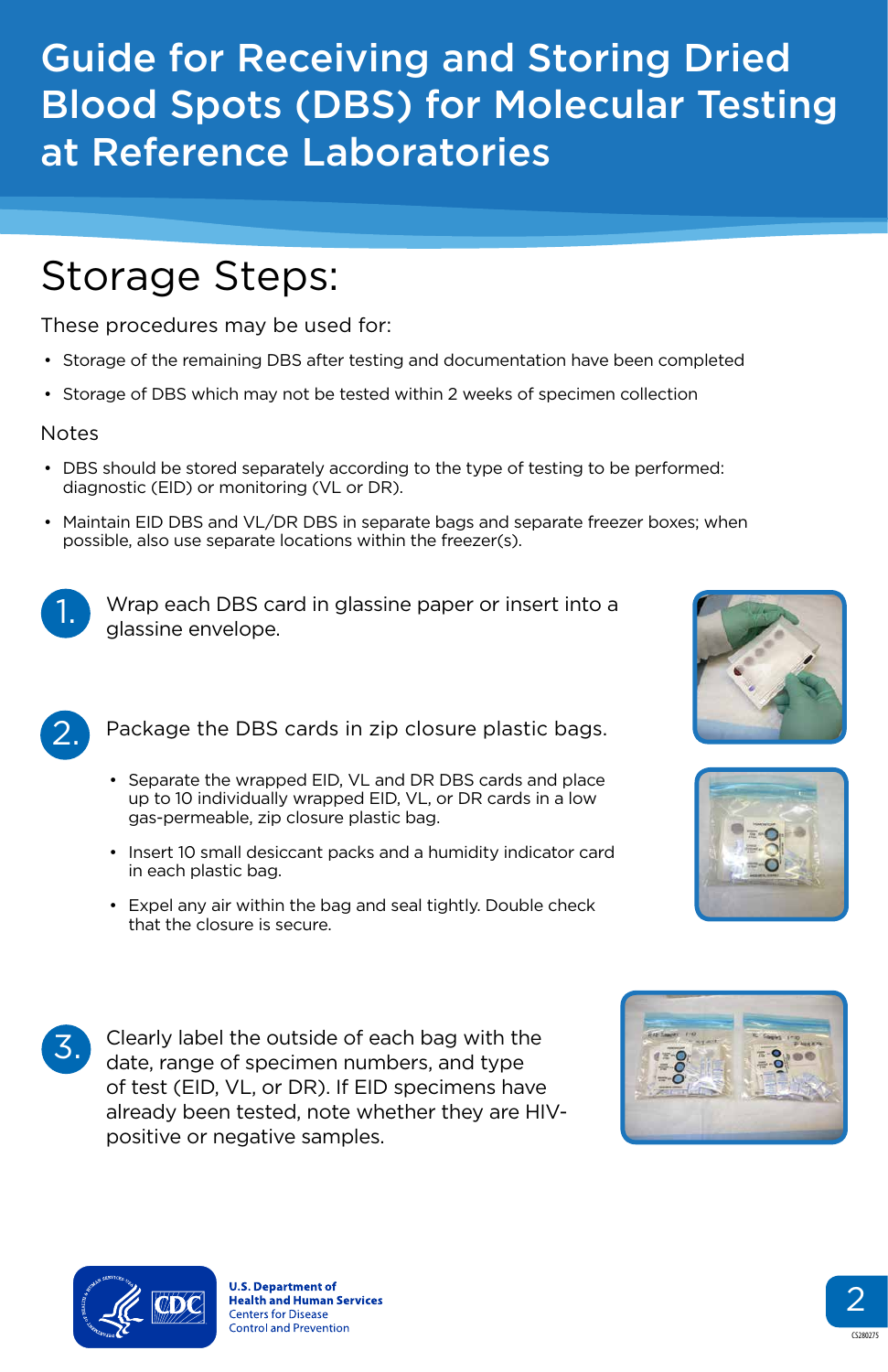4.



6.

### Guide for Receiving and Storing Dried Blood Spots (DBS) for Molecular Testing at Reference Laboratories

Place 10 bags in a freezer box (13X13cm). On each box, write the box number, the range of lab ID numbers, and number of bags. Transfer this information to the Lab Data Log.



**Notes** 

Place the boxes in a -70 $\degree$ C freezer dedicated for sample storage (no PCR products and reagents).

- Remember to store EID samples separately from VL and DR samples.
- To prevent cross-contamination among EID specimens that have already been tested, it is also recommended to store EID positive DBS cards separately from EID negative DBS cards.

Monitor DBS Storage conditions: For long-term DBS storage, monitor the stored DBS packages for humidity changes daily during the first week of storage and monthly thereafter. Minimize freeze-thaw cycles (up to 3 freeze-thaw cycles are acceptable).



- Consult the humidity indicator card manufacturer's instructions to determine criteria to detect humidity exposure (e.g. color change).
- If DBS cards have been exposed to humidity, inspect the bag for holes and proper sealing, and replace bag if necessary, or change desiccants and humidity indicator card.
- If the humidity indicator card signals humidity exposure to
	- □ 30%: this is a warning that the DBS card has been exposed to humidity and should be monitored closely
	- $\Box$  40%: the humidity indicator card and desiccant bags should be replaced with new ones
	- □ 50%: the DBS samples should be examined for quality and humidity exposure
- It is imperative to record the storage conditions found after each inspection.
- Refer to national or local guidelines on the maximum length of storage of DBS samples.
- Once results are approved and released, specimens may be removed for destruction.



**U.S. Department of Health and Human Services Centers for Disease Control and Prevention**